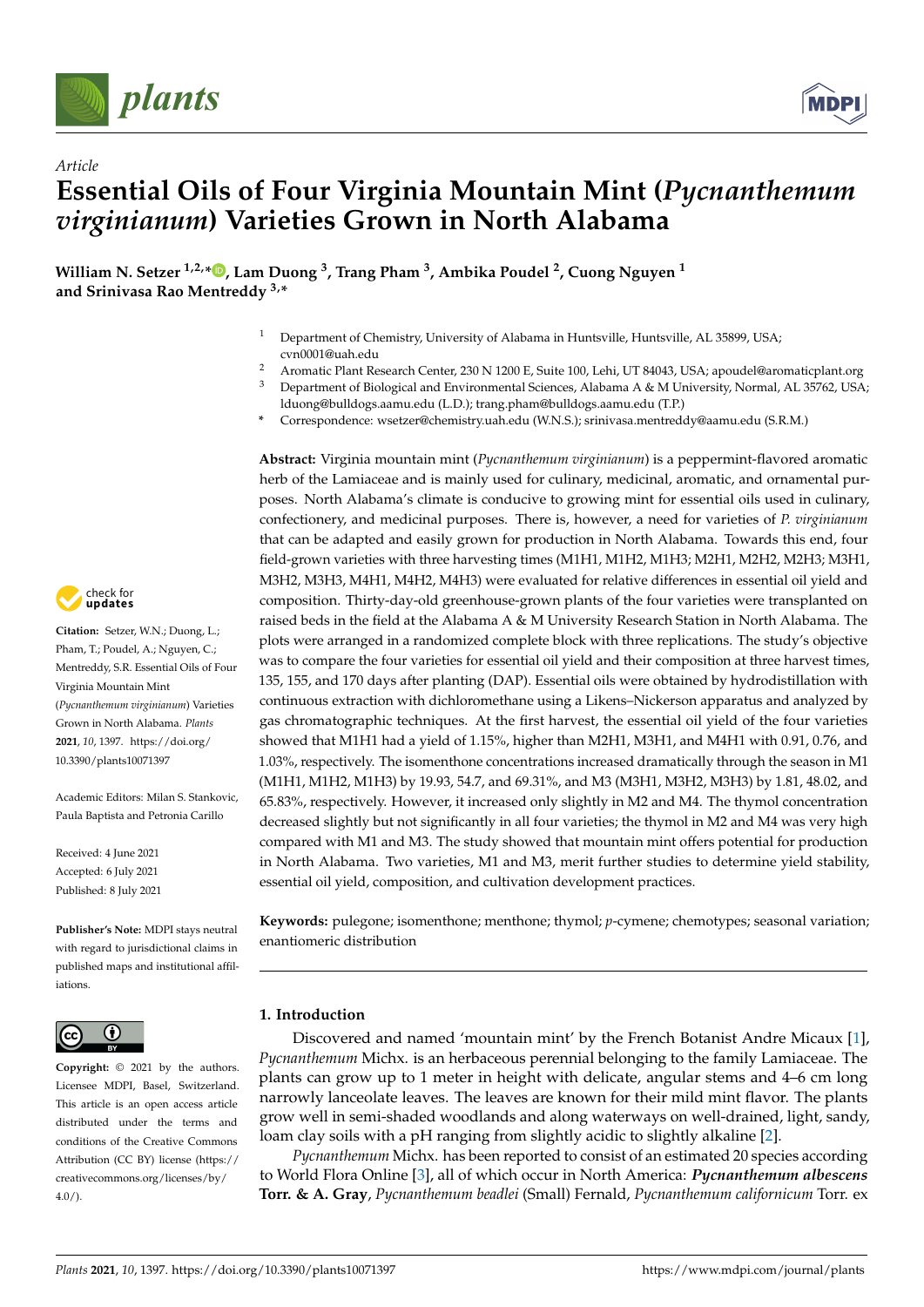Durand, *Pycnanthemum clinopodioides* Torr. & A. Gray, *Pycnanthemum curvipes* **(Greene) E.Grant & Epling**, *Pycnanthemum flexuosum* **(Walter) Britton, Sterns & Poggenb.**, *Pycnanthemum floridanum* E.Grant & Epling, *Pycnanthemum incanum* **(L.) Michx.**, *Pycnanthemum loomisii* **Nutt.**, *Pycnanthemum monotrichum* Fernald, *Pycnanthemum montanum* Michx., *Pycnanthemum muticum* **(Michx.) Pers.**, *Pycnanthemum nudum* **Nutt.**, *Pycnanthemum pycnanthemoides* **(Leavenw.) Fernald**, *Pycnanthemum setosum* Nutt., *Pycnanthemum tenuifolium* **Schrad.**, *Pycnanthemum torreyi* Benth., *Pycnanthemum verticillatum* **(Michx.) Pers.**, *Pycnanthemum virginianum* **(L.) T. Durand & B.D. Jacks. ex B.L. Rob. & Fernald**, and *Pycnanthemum viridifolium* E.Grant & Epling. The species highlighted in **bold** have been recorded in the state of Alabama. Nearly 50% of the known species are found in Alabama, which underscores the adaptation of mountain mint to Alabama environments.

Several *Pycnanthemum* species have been used in Native American traditional medicine [\[1\]](#page-11-0). The Choctaw took a hot decoction of *P. albescens* leaves as a diaphoretic for colds. The Miwok used *P. californicum* as a treatment for colds. A poultice of leaves of *P. flexuosum* or *P. incanum* was used by the Cherokee to relieve headache, while a leaf infusion of these plants was taken for fevers. The Lakota took an infusion of the leaves of *P. virginianum* for coughs. In addition, *P. flexuosum* and *P. incanum* were used by the Cherokee for food, and the Chippewa used *P. virginianum* to season meat or broth. Today, mountain mint is popularly used as a mild-flavored tea, and the leaves and buds are often eaten in salads. Mountain mint tea is known to be curative, diaphoretic, and carminative [\[1](#page-11-0)[,2\]](#page-11-1). The tea made of mountain mint leaves is used for treating menstrual disorders, mild headaches, fevers, colds, coughs, and indigestion [\[1](#page-11-0)[–3\]](#page-11-2). Mountain mint has been shown to cause abortions if consumed by pregnant women [\[1\]](#page-11-0).

The essential oil composition of mountain mints varies considerably among species, and the major components are carvacrol, menthone, isomenthone, β-elemene, limonene, piperitone (minty and camphor-like odor  $[4]$ ), and germacrene D, characteristic of species in the Lamiaceae [\[5,](#page-11-4)[6\]](#page-11-5). The uses of *Pycnanthemum* species are based on essential oil composition, e.g., *P. virginianum* rich in menthone and isomenthone have culinary and medicinal uses; *Pycnanthemum* species rich in β-elemene and low in pulegone are known to attract beneficial insects, mainly bees and butterflies, whereas species such as *P. muticum*, rich in pulegone, are insect repellants. If consumed, pulegone can be toxic to the liver, but it is apparently safe to rub *P. muticum* herb on clothes to deter chiggers, gnats, and ticks [\[7\]](#page-11-6). Species with little or no pulegone are used for making teas and infusions. The global market demand for mint essential oil was an estimated 177.88 million USD in 2018 with a predicted annual growth rate of 9.2% between 2014 and 2025 [\[8\]](#page-11-7). Thus, mountain mint rich in menthone and isomenthone may be suitable for pharmaceutical and nutraceutical, food & beverage, cosmetic, aromatherapy, and cleaning products markets [\[8\]](#page-11-7). About 50% of mountain mint species grow wild in Alabama and are adapted to shady environments and sandy marginal soils. Therefore, this crop merits consideration for evaluation as an alternative, niche-market cash crop in Alabama. Towards this end, four varieties of *P. virginianum* were evaluated for their leaf biomass and essential oil content and composition.

#### **2. Results and Discussion**

## *2.1. Fresh Leaf Biomass Yield*

There were significant differences among varieties for fresh leaf biomass at 135 and 155 days after transplanting (DAP), but no such differences existed at 179 DAP (Figure [1\)](#page-2-0). At 135 DAP, M1 and M2 had significantly more fresh leaf biomass than other varieties. At 155 DAP, Varieties M1 and M3 had similar leaf fresh weights and were significantly greater than that of M2 and M4. At 170 DAP, however, all varieties produced similar fresh leaf biomass. The fresh leaf biomass of all varieties decreased with age, and at 170 DAP, it was less than half of that produced at 135 DAP. M3 did not fare well at the first time of planting because the plants in two replications died, but this may be related to inadequate propagules and the harvesting plan. July, the month following planting, received the lowest amount of precipitation combined with high temperatures (see Supplementary Figure S1),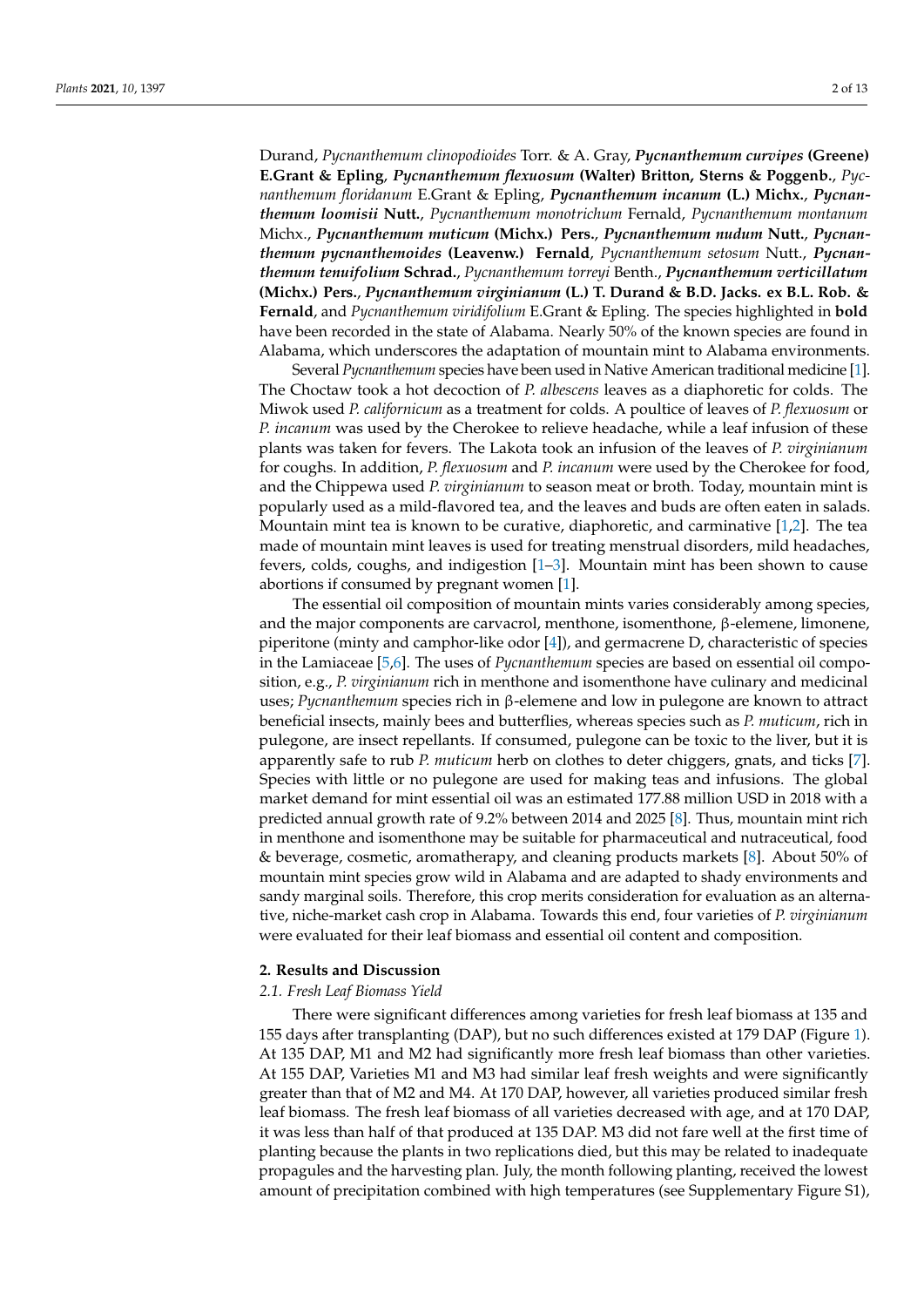<span id="page-2-0"></span>

planting because the plants in two replications in two replications died, but this may be related to induce the  $\alpha$ 

which may have affected the poorly established plants of M3. However, this variety has shown consistently good growth in the greenhouse and in the field trials in progress. has shown consistently good growth in the greenhouse and in the field trials in progress. est amount of precipitation combined with high temperatures (see Supplementary Figure which may have affected the poorly established plants of M3. However, the

Figure 1. Changes with time in leaf fresh biomass of four mountain mint varieties grown in North Alabama, USA. Bars with same letter are not significantly different at  $p \le 0.05$ . NS = not significant.

The fresh leaf biomass as a percentage of whole plant biomass varied with variety The fresh leaf biomass as a percentage of whole plant biomass varied with variety (Figure 2). At the firs[t ti](#page-3-0)me of harvest (135 DAP), varieties M1 and M3 with leaf biomass (Figure 2). At the first time of harvest (135 DAP), varieties M1 and M3 with leaf biomass of nearly 70% of the whole plant biomass were superior in leaf production than M1 and M2. M2. At 155 DAP, all varieties had lower levels of leaf biomass as a percentage of whole-At 155 DAP, all varieties had lower levels of leaf biomass as a percentage of whole-plant biomass with narrow differences between varieties. However, M3 had a higher percentage of leaf biomass than M4. At 170 DAP, the leaf biomass as a percentage of the whole plant was lower among all varieties relative to those at 155 or 135 DAP; the magnitude differences between varieties increased. Thus, M3 partitioned a greater percentage of of differences between varieties increased. Thus, M3 partitioned a greater percentage of leaves compared to other varieties. M1 with 58% was superior to M2 and M4, which had leaves compared to other varieties. M1 with 58% was superior to M2 and M4, which had a a similar percentage of leaf biomass. In general, the M1 and M3 were consistently superior similar percentage of leaf biomass. In general, the M1 and M3 were consistently superior to M2 and M4. Seasonal effects were observed as all varieties had lower leaf biomass as the season advanced. Although the literature on the growth and yield of mountain mint is scarce, there is published research on variation in biomass accumulation and oil content in species belonging to the Lamiaceae  $[9-12]$  $[9-12]$ . Brar et al.  $[10]$  reported a larger leaf-to-stem ratio in *Mentha arvensis* L. Higher accumulations of fresh leaf biomass during the mid-season and decline as the crop matured has been observed in *Mentha piperita* L. [\[12\]](#page-11-9) well as *M. arvensis* [11], a trend observed in this study. as well as *M. arvensis* [\[11\]](#page-11-11), a trend observed in this study.

There were limited time-of-harvest  $\times$  variety interactions for fresh leaf biomass. The interaction of M1 was significant with the first and second time of harvest, whereas the interaction of M1 was significant with the first and second time of harvest, whereas the interaction of M2 and M3 was significant with the first and second time of harvest, respectively. All other interactions among time of harvest and varieties were not significantly tively. All other interactions among time of harvest and varieties were not significantly different at  $p \leq 0.05$ .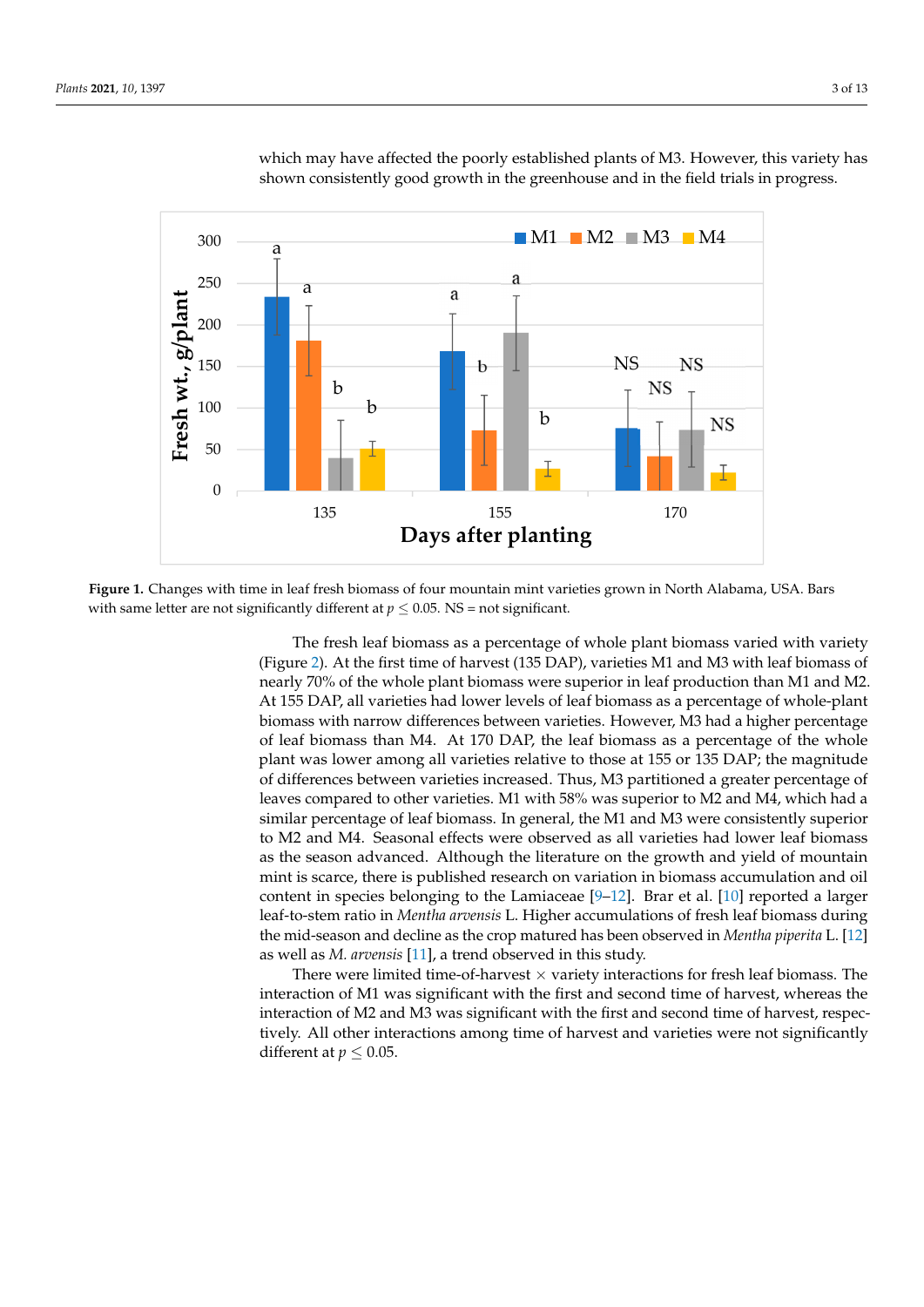<span id="page-3-0"></span>

of harvest. Alabama JISA Bars with same letter are not significantly different at  $n < 0.05$ three times of harvest. Alabama, USA. Bars with same letter are not significantly different at  $p \leq 0.05$ . **Figure 2.** Variation among four mountain mint varieties for fresh leaf biomass as a percentage of whole plant biomass at

2.2. Chemical Composition of Essential Oils

gas chromatography–mass spectrometry (GC-MS) and quantified by gas chromatography– flame ionization detection (GC-FID). The essential oil compositions are compiled in Supplementary Tables S1–S4. The major components of the four varieties of *P. virginianum* over three harvest dates are summarized in Table 1. The chemical compositions of the *P. virginianum* essential oils have been determined by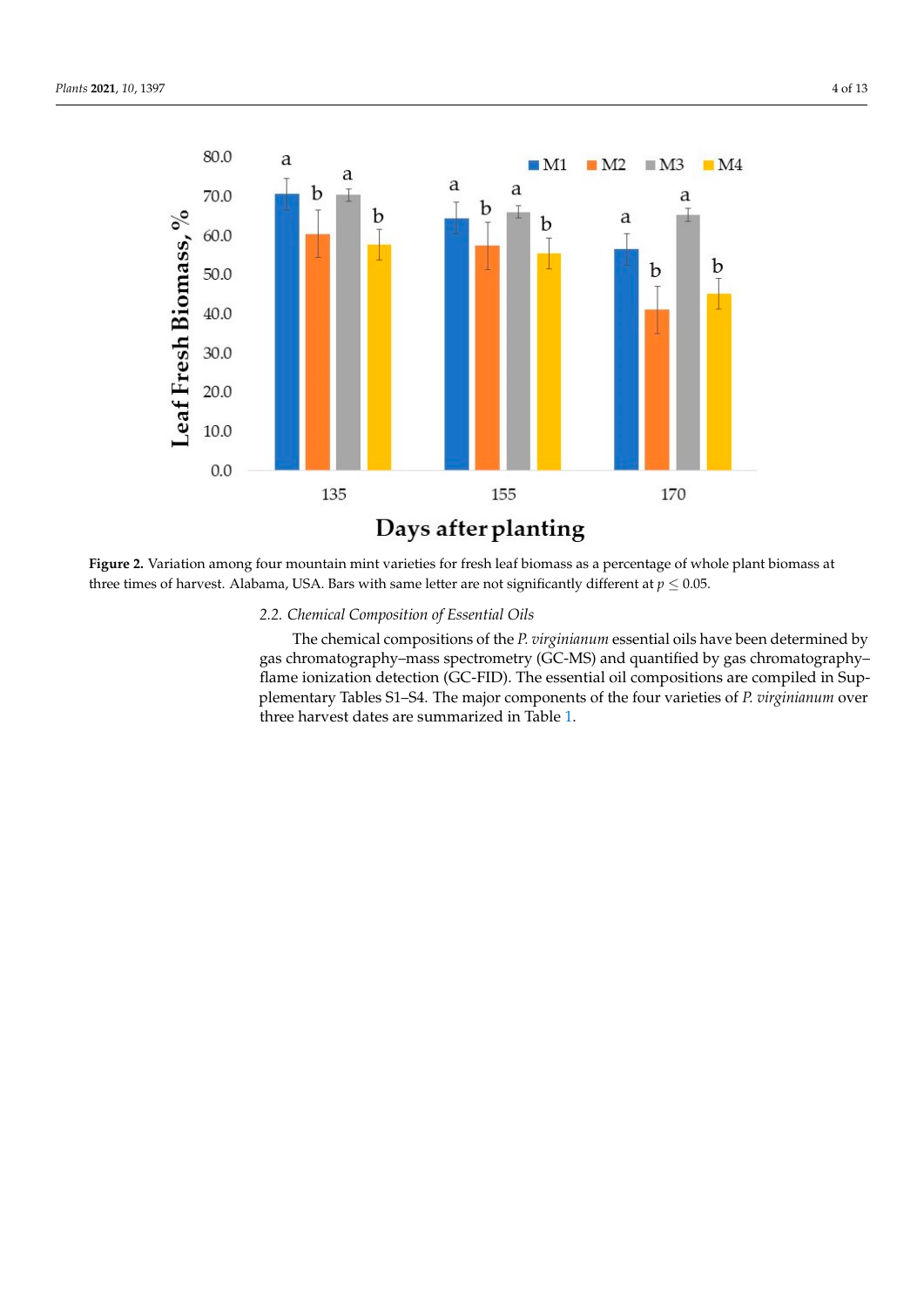|                                | <b>Percent Composition</b> |                   |                   |                   |                   |                   |                   |                   |                     |                   |                   |                   |
|--------------------------------|----------------------------|-------------------|-------------------|-------------------|-------------------|-------------------|-------------------|-------------------|---------------------|-------------------|-------------------|-------------------|
| Compound                       | M1H1 <sup>b</sup>          | M1H2 <sup>b</sup> | M1H3 <sup>b</sup> | M2H1 <sup>b</sup> | M2H2 <sup>b</sup> | M2H3 <sup>b</sup> | M3H1 <sup>c</sup> | M3H2 <sup>d</sup> | $M3H3$ <sup>d</sup> | M4H1 <sup>b</sup> | M4H2 <sup>b</sup> | M4H3 <sup>b</sup> |
| 1-Octen-3-ol                   | $2.0 \pm 0.2$              | $2.0 \pm 0.2$     | $1.5 \pm 0.2$     | $2.6 \pm 0.1$     | $2.0 \pm 0.4$     | $2.2 \pm 0.7$     | $3.5 \pm 0.4$     | 1.8               | 1.9                 | $3.2 \pm 0.5$     | $5.5 \pm 0.7$     | $5.8\pm1.5$       |
| Myrcene                        | $0.4 \pm 0.1$              | $0.4 \pm 0.0$     | $0.4\pm0.0$       | $3.1 \pm 1.1$     | $2.6 \pm 0.9$     | $1.9 \pm 0.7$     | $0.1 \pm 0.1$     | 0.4               | 0.4                 | $1.3 \pm 1.0$     | $0.8 \pm 0.5$     | $0.5 \pm 0.1$     |
| $p$ -Cymene                    | $0.1 \pm 0.0$              | tr                | tr                | $7.1 \pm 0.8$     | $8.7 \pm 2.1$     | $7.4 \pm 0.7$     | $0.2 \pm 0.1$     | tr                | 0.3                 | $5.0 \pm 2.7$     | $22.5 \pm 2.4$    | $18.9 \pm 8.8$    |
| Limonene                       | $1.9 \pm 0.2$              | $1.3 \pm 0.1$     | $1.1 \pm 0.2$     | $5.8 \pm 1.2$     | $5.5 \pm 1.4$     | $4.1 \pm 1.0$     | $1.0 \pm 0.7$     | 1.5               | 1.2                 | $0.7 \pm 0.3$     | $0.6 \pm 0.2$     | $0.5 \pm 0.1$     |
| $\gamma$ -Terpinene            | tr                         | tr                | tr                | $2.4 \pm 0.3$     | $1.7 \pm 0.6$     | $0.9 \pm 0.2$     | nd                | nd                | tr                  | $3.9 \pm 2.4$     | $1.7 \pm 0.5$     | $1.2 \pm 0.3$     |
| cis-Sabinene hydrate           | tr                         | tr                | tr                | $0.6 \pm 0.1$     | $0.6 \pm 0.1$     | $0.7 \pm 0.1$     | tr                | tr                | tr                  | $1.0 \pm 0.2$     | $2.5 \pm 0.8$     | $2.7 \pm 1.0$     |
| Menthone                       | $1.5 \pm 0.6$              | $4.7 \pm 0.6$     | $5.6 \pm 0.9$     | $5.4 \pm 0.9$     | $9.9 \pm 0.1$     | $12.9 \pm 1.2$    | $15.3 \pm 15.1$   | 3.8               | 5.6                 | $0.3 \pm 0.3$     | $0.1 \pm 0.0$     | $0.9 \pm 0.7$     |
| Isomenthone                    | $19.9 \pm 6.9$             | $54.7 \pm 3.8$    | $69.3 \pm 1.4$    | $0.1 \pm 0.0$     | $0.4 \pm 0.4$     | $1.8 \pm 1.3$     | $1.8 \pm 0.1$     | 48.0              | 65.8                | $2.7 \pm 3.2$     | $0.4 \pm 0.6$     | $6.3 \pm 5.9$     |
| <i>trans-Isopulegone</i>       | $1.6 \pm 0.1$              | $1.1 \pm 0.1$     | $0.9 \pm 0.0$     | $3.6 \pm 0.2$     | $4.1 \pm 0.4$     | $4.1 \pm 0.8$     | $1.6 \pm 0.2$     | 1.2               | 1.1                 | $0.2 \pm 0.4$     | nd                | $0.2 \pm 0.3$     |
| cis-Piperitenol                | nd                         | nd                | nd                | $2.6 \pm 0.2$     | $2.3 \pm 0.3$     | $2.2 \pm 0.4$     | nd                | nd                | 0.1                 | tr                | nd                | $0.1 \pm 0.1$     |
| Pulegone                       | $65.3 \pm 8.4$             | $29.8 \pm 3.9$    | $13.0 \pm 1.8$    | $15.3 \pm 1.8$    | $10.8 \pm 1.4$    | $10.1 \pm 1.6$    | $63.8 \pm 11.2$   | 37.3              | 16.1                | $11.8 \pm 15.4$   | $0.6 \pm 0.9$     | $2.3 \pm 1.8$     |
| Thymol                         | $0.4 \pm 0.1$              | $0.2 \pm 0.2$     | tr                | $26.9 \pm 4.1$    | $22.1 \pm 2.3$    | $23.0 \pm 1.3$    | $0.3 \pm 0.4$     | tr                | 0.6                 | $53.8 \pm 15.2$   | $36.5 \pm 5.4$    | $30.9 \pm 5.3$    |
| Carvacrol                      | tr                         | tr                | tr                | $1.5 \pm 0.2$     | $1.4 \pm 0.1$     | $1.4 \pm 0.1$     | tr                | nd                | tr                  | $1.3 \pm 0.4$     | $1.1 \pm 0.3$     | $0.7 \pm 0.1$     |
| Unidentified (RI 1345)         | $0.1 \pm 0.0$              | $0.1 \pm 0.0$     | tr                | $7.5 \pm 0.7$     | $10.7 \pm 0.8$    | $10.7 \pm 2.4$    | $0.1 \pm 0.1$     | nd                | 0.3                 | $0.2 \pm 0.2$     | nd                | $0.6 \pm 0.6$     |
| $(E)$ - $\beta$ -Caryophyllene | $1.2 \pm 0.2$              | $0.6 \pm 0.5$     | $1.3 \pm 0.2$     | $1.1 \pm 0.1$     | $1.2 \pm 0.2$     | $1.2 \pm 0.2$     | $0.8 \pm 1.1$     | 1.0               | 1.1                 | $1.8 \pm 0.2$     | $1.7 \pm 0.4$     | $1.6 \pm 0.7$     |
| Germacrene D                   | $1.2 \pm 0.4$              | $0.7 \pm 0.5$     | $1.1 \pm 0.0$     | $1.8 \pm 0.1$     | $1.5 \pm 0.2$     | $1.4 \pm 0.1$     | $0.2 \pm 0.3$     | 0.7               | 1.0                 | $1.4 \pm 0.5$     | $0.8 \pm 0.0$     | $1.0 \pm 0.6$     |

Table 1. Major components of *Pycnanthemum virginianum* essential oils cultivated in North Alabama<sup>a</sup>.

<span id="page-4-0"></span><sup>a</sup> M1 = Variety #1, M2 = Variety #2, M3 = Variety #3, M4 = Variety #4. H1 = Harvest #1 (30 September 2020, 135 days after transplanting), H2 = Harvest #2 (19 October 2020, 155 days after transplanting), H3 = Harvest #3 (4 November 2020, 170 days after transplanting). tr = trace (< 0.05%), nd = not detected. <sup>b</sup> Average of three different plants ± standard deviations. <sup>c</sup> Average of two plants (third plant died) ± standard deviations. <sup>d</sup> Only one plant survived.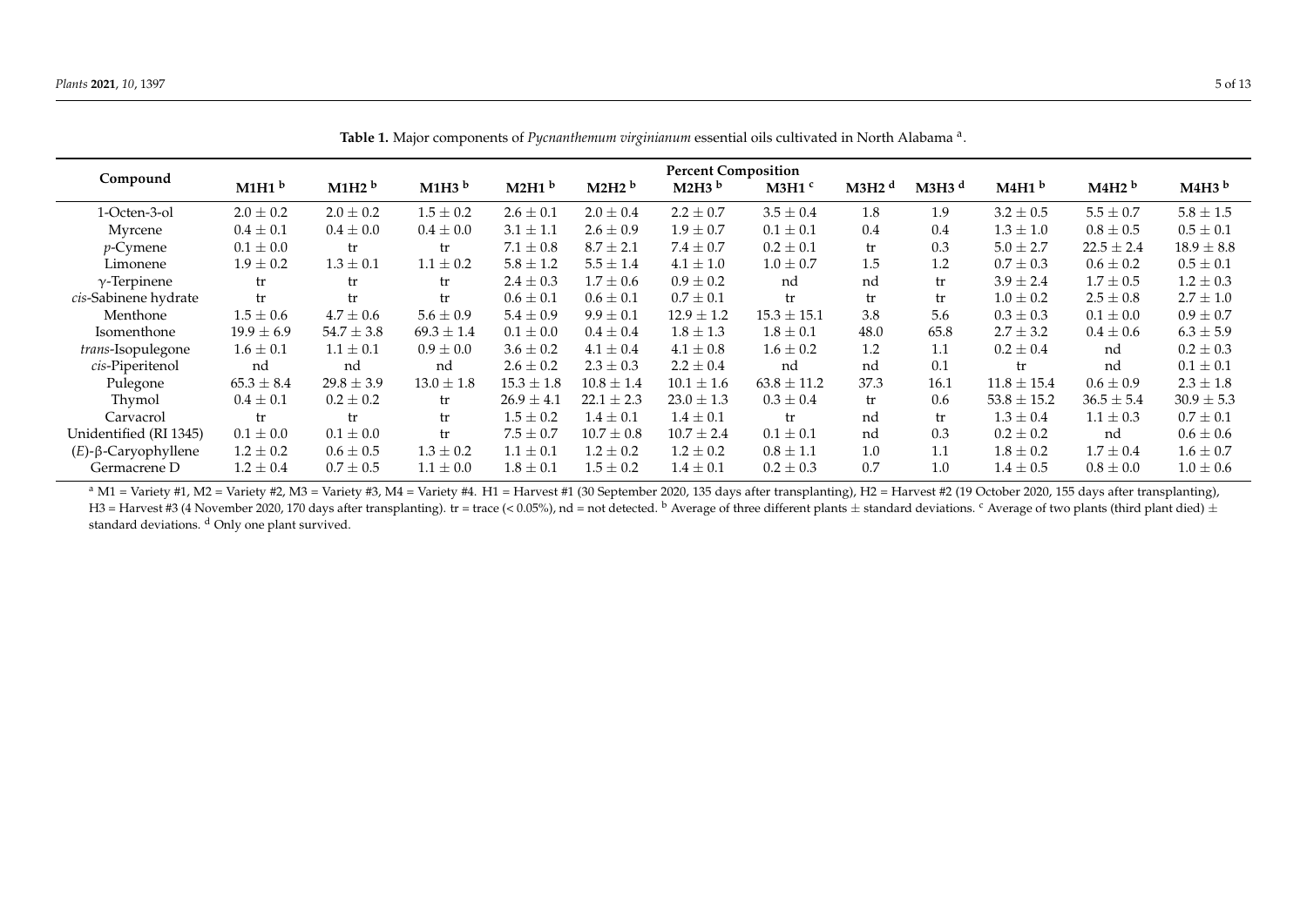The four varieties of *P. virginianum* showed different volatile chemical profiles and The four varieties of *P. virginianum* showed different volatile chemical profiles and apparently define different chemical variations of this species. In order to discern the phytochemical differences between these varieties, a hierarchical cluster analysis was carried out using 16 of the most abundant essential oil components (1-octen-3-ol, myrcene,  $p$ -cymene, limonene, γ-terpinene, *cis*-sabinene hydrate, menthone, isomenthone, *trans*isopulegone, *cis-*piperitenol, pulegone, thymol, carvacrol, unidentified (RI 1345), (*E*)-βcaryophyllene, and germacrene D) (Figure [3\)](#page-5-0). phyllene, and germacrene D) (Figure 3).

<span id="page-5-0"></span>

Similarity



fined as a pulegone/menthone cluster and comprises five samples, three M1 samples, and two M3 samples, all collected from the first harvest. Cluster 2 is an isomenthone/pulegone cluster and is made up of a variety M1 and M3 samples from harvests two and three. Cluster 3 is a thymol/pulegone cluster made up chiefly of M2 samples. Cluster 4 is a thymol/p-cymene chemotype and is made up of variety M4 samples. Chemotype 1, rich in pulegone but also with high concentrations of menthone and isomenthone, is similar in composition to several samples of *Mentha pulegium* L. (pennyroyal) [13] and may, therefore, serve as a substitute herb for pennyroyal. Commercial *M. pulegium* essential oil contains around 84% pulegone (Aromatic Plant Research Center, Lehi, UT, USA). Note that these are early harvest samples of M1 and M3; later-harvested samples of M1 and M3 showed a preponderance of isomenthol with reduced concentrations of pulegone. The concentration of menthone also i[nc](#page-6-0)reased through the season for M1 (Figure 4). Varieties M2 and M3 also showed a seasonal decrease in pulegone and increasing isomenthone (Figures  $5$  and  $6$ ). The decrease in pulegone concentration with a concomitant increase in menthone and isomenthone concentrations is not surprising. Pulegone is the precursor in the biosynthesis of menthone and isomenthone [\[14,](#page-11-13)[15\]](#page-12-0). There are several chemotypes of *Thymus vulgaris* L., but one chemotype is rich in thymol and *p*-cymene [\[16,](#page-12-1)[17\]](#page-12-2), and commercial thyme essential oil (doTERRA International, Pleasant Grove, UT, USA) is composed of 44% thymol and There are four clearly defined clusters based on the cluster analysis: Cluster 1 can be de-10% *p*-cymene. Thus, the thymol/*p*-cymene chemotype (cluster 4) of *P. virginianum* could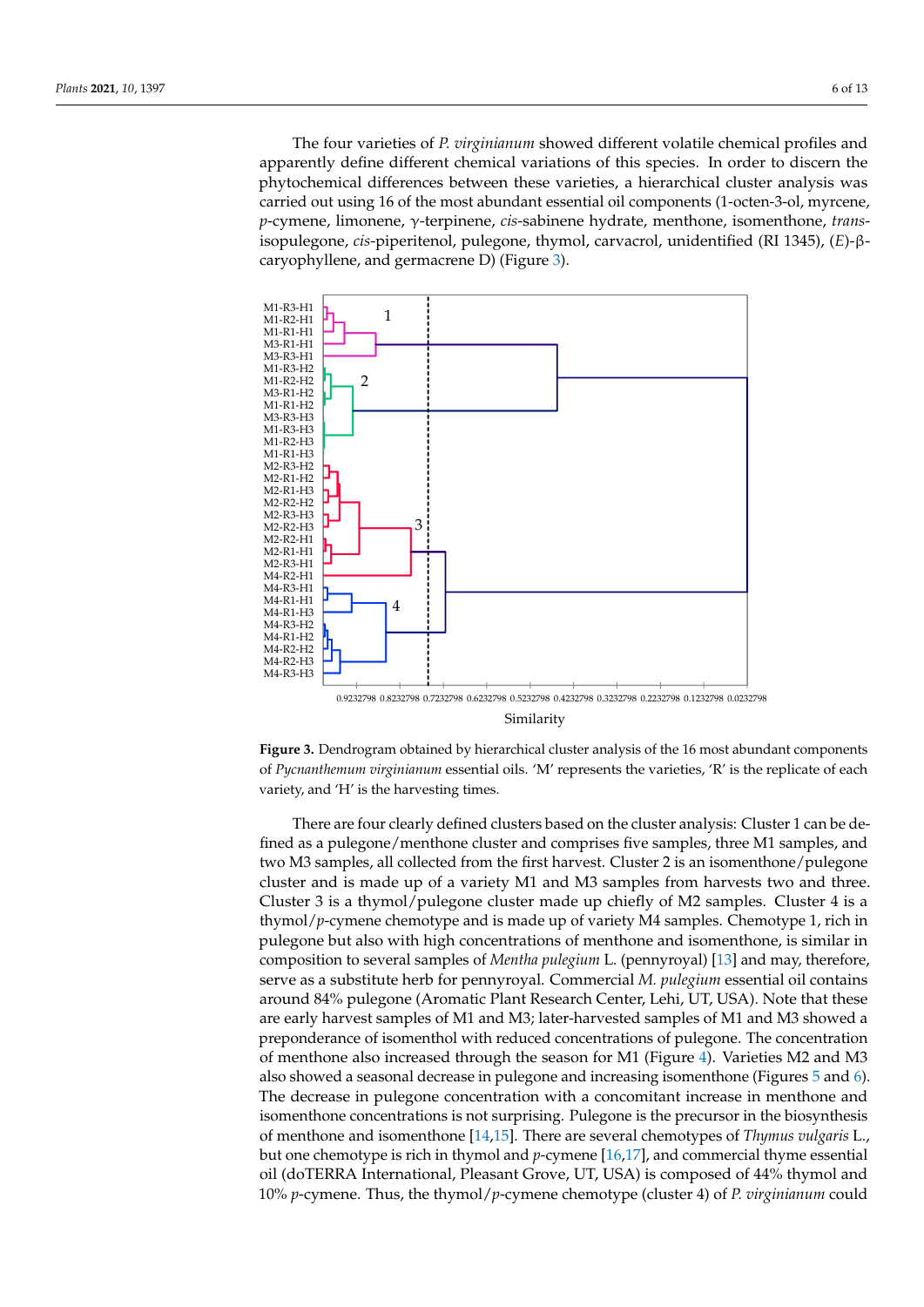<span id="page-6-0"></span>

serve as a substitute for thyme. Variety M4 (i.e., cluster 4) showed a significant increase in *p*-cymene concentration coupled with a decrease in thymol concentration (Figure [7\)](#page-7-1).

posed of 44% thymol and 10% *p*-cymene. Thus, the thymol/*p*-cymene chemotype (cluster

Figure 4. Seasonal variation in the menthone, isomenthone, and pulegone percent concentrations for Pycnanthemum virginianum variety M1. Percent concentrations with same letter are not significantly different at  $p \le 0.05$ . H1, H2, and H3 are harvest times, 135, 155, and 170 days after planting, respectively. respectively. respectively.

<span id="page-6-1"></span>

Pycnanthemum virginianum variety M2. Percent concentrations with same letter are not significantly different at  $p \le 0.05$ . H1, H2, and H3 are harvest times, 135, 155, and 170 days after planting, cantly different at *p* ≤ 0.05. H1, H2, and H3 are harvest times, 135, 155, and 170 days after planting, respectively. **Figure 5.** Seasonal variation in the menthone, pulegone, and thymol percent concentrations for **Figure 5.** Seasonal variation in the menthone, pulegone, and thymol percent concentrations for respectively. respectively.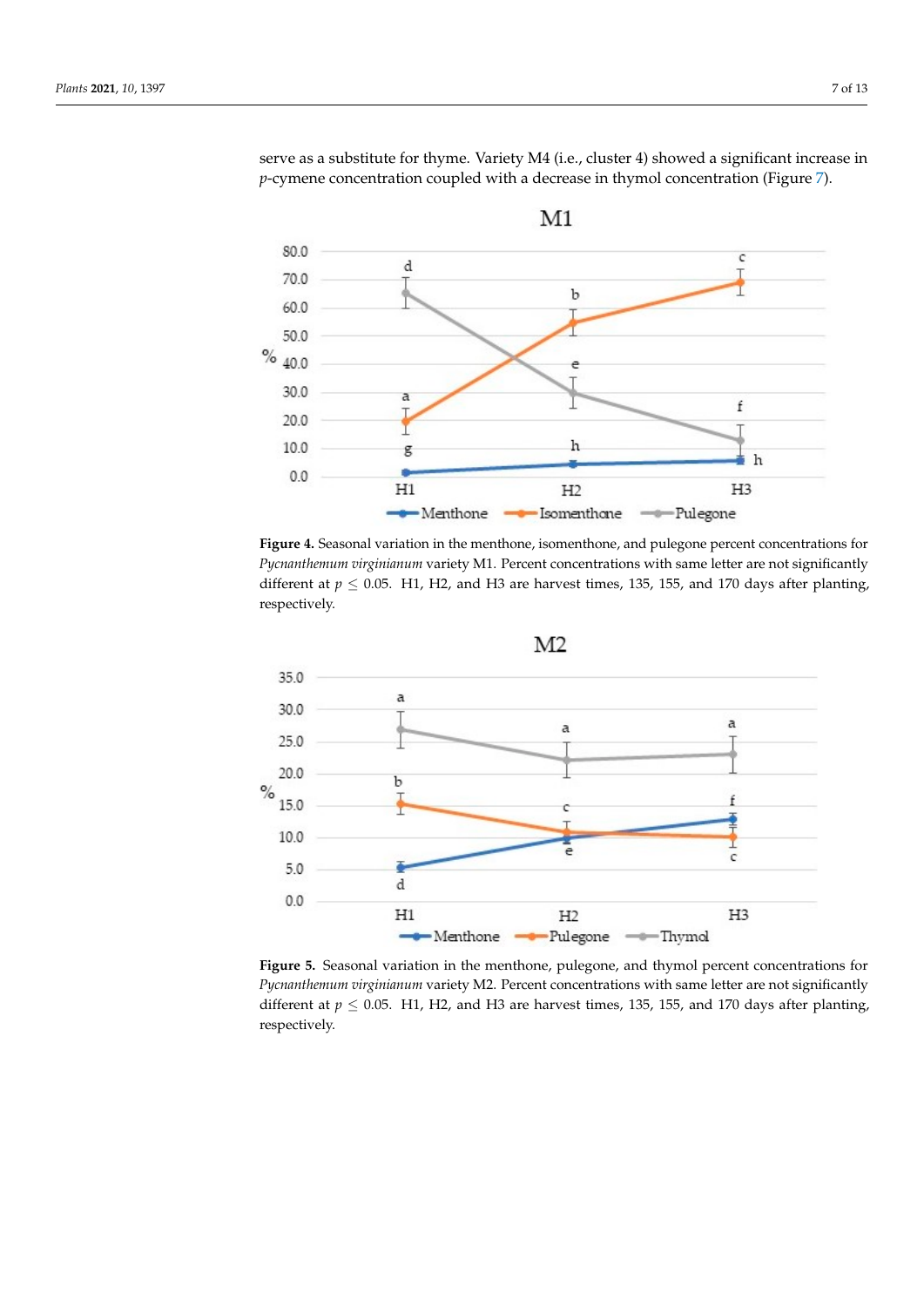<span id="page-7-0"></span>

**Figure 6.** Seasonal variation in the menthone, isomenthone, and pulegone percent concentrations **Figure 6.** Seasonal variation in the menthone, isomenthone, and pulegone percent concentrations for Pycnanthemum virginianum variety M3. Percent concentrations with same letter are not significantly different at  $p \leq 0.05$ . H1, H2, and H3 are harvest times, 135, 155, and 170 days after planting, respectively. **Figure 6.** Beasonal variation in the menthone, isomenthone, and pulegone percent concentrations in

<span id="page-7-1"></span>

virginianum variety M4. Percent concentrations with same letter are not significantly different at *v*  $\sim$  0.05 H<sub>1</sub> H<sub>2</sub> and H<sub>2</sub> are harvest times 125 155 and 170 days after planting respectively ≤ 0.05. H1, H2, and H3 are harvest times, 135, 155, and 170 days after planting, respectively. Figure 7. Seasonal variation in the  $p$ -cymene and thymol percent concentrations for  $Py can the mum$  $p \le 0.05$ . H1, H2, and H3 are harvest times, 135, 155, and 170 days after planting, respectively.

Pycnanthemum species. The essential oil composition of P. incanum, cultivated in south Alabama, has been determined [18]. [The](#page-12-3) major components in *P. incanum* oil were 1,8cineole (30.7%),  $\alpha$ -terpineol (16.9%), (E)- $\beta$ -caryophyllene (11.0%), borneol (8.2%), and germacrene D (5.0%). p-Cymene (0.8%, menthone (0.2%), isomenthone (1.0%), pulegone (1.8%), and thymol (0.3%) were found in relatively low concentrations. There is currently very little information on the volatile phytochemistry of other

## *2.3. Chemical Composition of Essential Oils 2.3. Chemical Composition of Essential Oils*

The P. virginianum essential oils were analyzed by chiral gas chromatography-mass spectrometry in order to examine the enantiomeric distribution of the terpenoid components. The enantiomeric distributions are compiled in Supplementary Tables S5-S8; a summary of the enantiomeric distributions is shown in Table 2.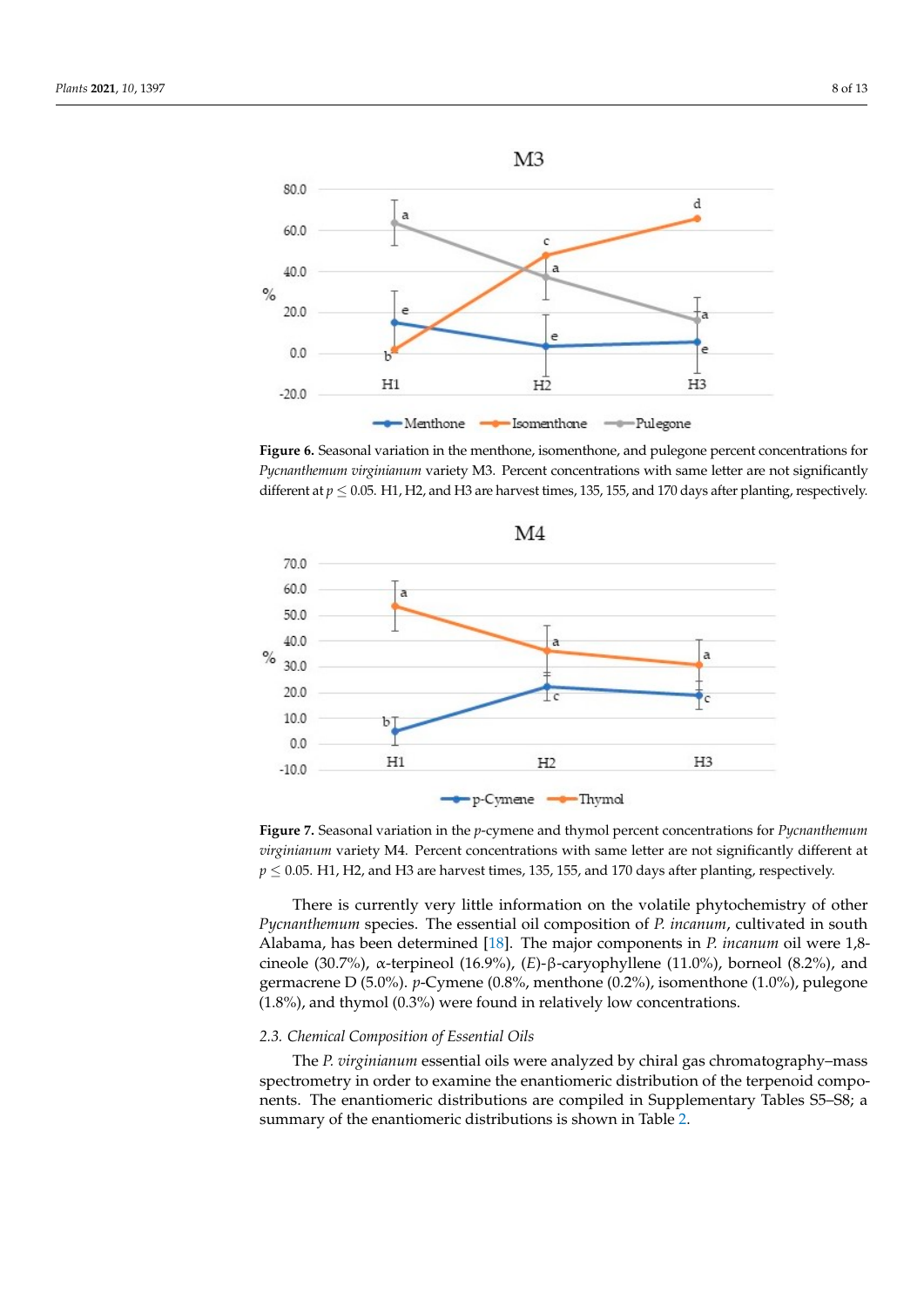| Compound                       | M1    | M <sub>2</sub> | M <sub>3</sub> | M4                    |
|--------------------------------|-------|----------------|----------------|-----------------------|
| $\alpha$ -Thujene              | 54:46 | 72:28          |                | 76:24                 |
| $\alpha$ -Pinene               | 24:76 | 58:42          | 23:77          | 72:28                 |
| Camphene                       | 100:0 | 100:0          |                | 100:0                 |
| Sabinene                       | 30:70 | 0:100          | 28:72          | variable b            |
| $\beta$ -Pinene                | 46:54 | 54:46          | 46:54          | 31:69                 |
| $\alpha$ -Phellandrene         |       | 95:5           |                | 96:4                  |
| $\delta$ -3-Carene             |       | 100:0          |                | 100:0                 |
| $\alpha$ -Terpinene            |       | 100:0          |                | 100:0                 |
| Limonene                       | 6:94  | 0:100          | 7:93           | variable <sup>c</sup> |
| β-Phellandrene                 |       | 0:100          |                | 0:100                 |
| cis-Sabinene hydrate           |       | 95:5           |                | 99:1                  |
| Linalool                       |       | 100:0          |                | variable <sup>d</sup> |
| trans-Sabinene                 |       | 78:22          |                | 82:18                 |
| hydrate                        |       |                |                |                       |
| Menthone                       | 0:100 | 0:100          | 0:100          | 0:100                 |
| Isomenthone                    | 100:0 | 100:0          | 100:0          | 100:0                 |
| Borneol                        |       | 0:100          |                | 0:100                 |
| Terpinen-4-ol                  |       | 65:35          |                | 66:34                 |
| $\alpha$ -Terpineol            | 9:91  | 32:68          | 10:90          | variable <sup>e</sup> |
| Pulegone                       | 100:0 | 100:0          | 100:0          | 100:0                 |
| Piperitone                     | 94:6  |                | 89:11          |                       |
| $\delta$ -Elemene              |       |                |                | variable f            |
| $\alpha$ -Copaene              |       |                |                | 100:0                 |
| trans-β-Elemene                | 15:85 | 20:80          | 16:84          | 6:94                  |
| $(E)$ - $\beta$ -Caryophyllene | 100:0 | 100:0          | 100:0          | 100:0                 |
| Germacrene D                   | 91:9  | 94:6           | 91:9           | 80:20                 |
| δ-Cadinene                     | 0:100 | 0:100          | 0:100          | 0:100                 |

<span id="page-8-0"></span>**Table 2.** Enantiomeric distribution of terpenoid constituents of *Pycnanthemum virginianum* <sup>a</sup> .

<sup>a</sup> Average enantiomeric distributions, % (+)-enantiomer : % (-)-enantiomer, for each variety. <sup>b</sup> (+)-enantiomer ranged 0–72%. <sup>c</sup> Mostly (–)-enantiomer, but one sample with 49% (+)-limonene. <sup>d</sup> (+)-enantiomer ranged 19–100%.  $\text{e}$  Mostly (+)-enantiomer, but one sample with only 33% (+)-linalool.  $\text{f}$  (+)-enantiomer ranged 0–50%.

There was variability in several of the terpenoid constituents of *P. virginianum* essential oils. α-Thujene showed some variation in enantiomeric distribution between the different varieties; M1 had nearly a racemic mixture, whereas M2 and M4 were predominantly (+)-  $\alpha$ -thujene. Camphene was exclusively the (–)-enantiomer in M1, M2, and M4, but it could not be measured in M3. Sabinene showed variation in enantiomeric distribution. M1 and M2 mostly showed the (–)-enantiomer, M3 was exclusively (–)-sabinene, and M4 showed considerable variation through the season. (+)-Linalool was the only enantiomer observed in M2, but the enantiomeric distribution in M4 varied through the season. (–)- $\alpha$ -Terpineol dominated the distribution in M1, M2, and M3, but  $(+)$ - $\alpha$ -terpineol was predominant in M4. The (+)-enantiomers were exclusively found for camphene,  $\delta$ -3-carene, α-terpinene, isomenthone, pulegone, and (*E*)-β-caryophyllene, and the dominant enantiomers for αphellandrene, *cis*-sabinene hydrate, *trans*-sabinene hydrate, terpinen-4-ol, piperitone, and germacrene D. The (–)-enantiomers were exclusive for β-phellandrene, menthone, and δ-cadinene, and the dominant enantiomer for limonene, δ-elemene, and trans-β-elemene. Consistent with the biosynthesis of monoterpenes in *Mentha* [\[14,](#page-11-13)[15,](#page-12-0)[19\]](#page-12-4), (+)-pulegone is the apparent precursor of (–)-menthone and (+)-isomenthone in *Pycnanthemum*.

## **3. Materials and Methods**

## *3.1. Cultivation of Pycnanthemum virginianum Varieties*

The seeds of four varieties of *Pycnanthemum virginianum*, obtained from the USDA germplasm resource, were planted in seed germination flats filled with soilless potting mix and placed in a temperature-controlled greenhouse. The greenhouse was maintained at  $26-28$  °C/15–18 °C day/night air temperatures with 13 h daylength. The relative humidity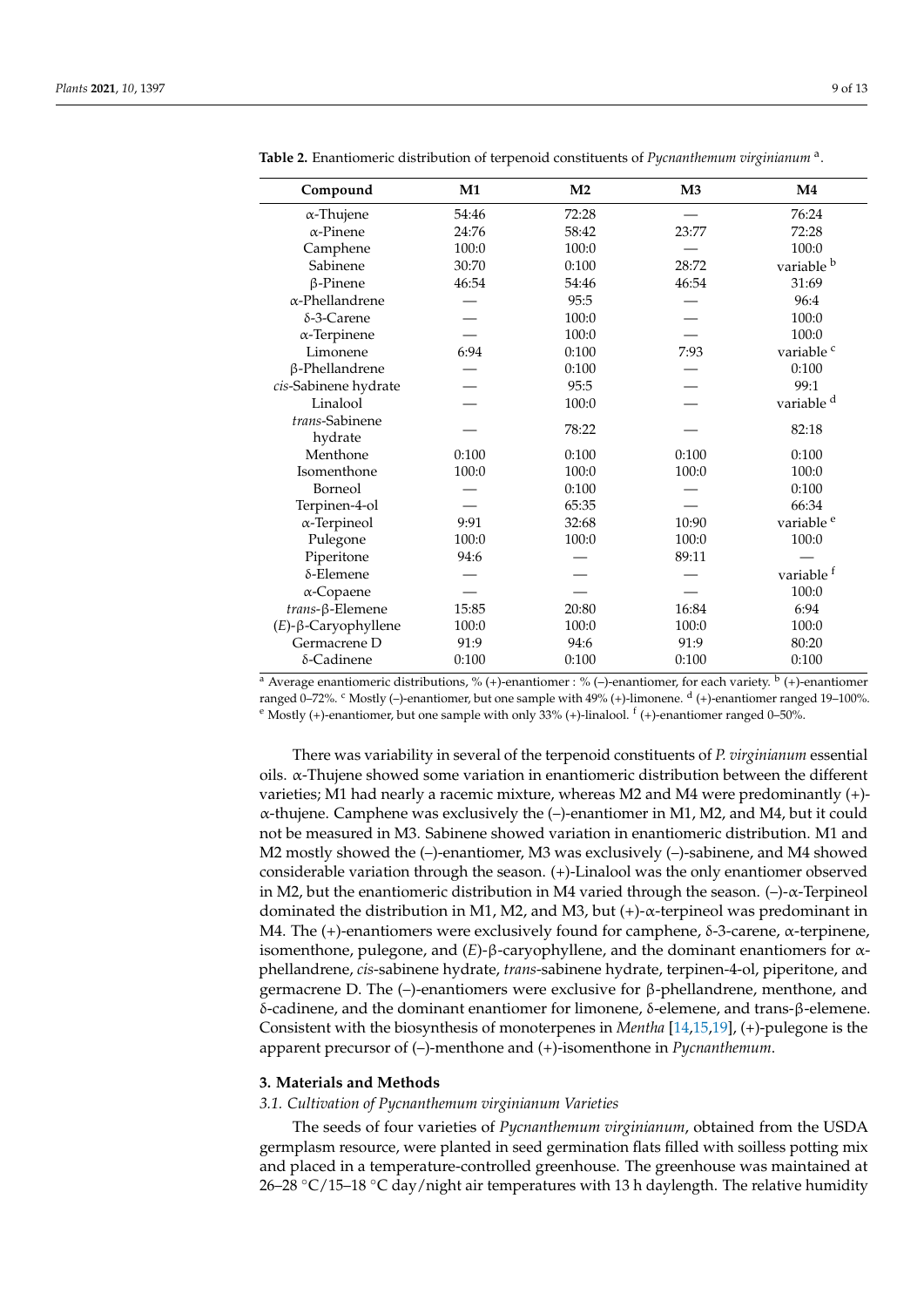(RH) ranged 76–80%. The germinated plants were transplanted into 10-cm pots containing soilless mix and grown in the greenhouse for 1 year.

The propagules with root and rhizome from the 12-month-old potted plants were then transplanted onto raised beds (beds 50 cm wide and 15 cm high) covered with a black plastic sheet with drip tape underneath at the Alabama A&M Winfred Thomas Agricultural Research Station located in Hazel Green, AL (latitude  $34°89'$  N and longitude  $86°56'$  W). The soil at the experimental site is a Decatur silty loam (fine, kaolinitic, thermic Rhodic Paleudult). Before making the raised beds, a strip of land was rototilled. A mixture of organic manures, composted chicken manure, and vermicompost to provide an equivalent of 50 kg/ha of nitrogen was incorporated in the soil. Besides organic manure mix, the plants received soluble organic fertilizer at 3-week intervals through the drip irrigation method. The plants were maintained under soil moisture-stress-free conditions. The experimental design was a randomized complete block design with three replications (R). One plant per each variety per replication was harvested at 135, 155, and 170 days after planting (DAP) to assess fresh leaf biomass production and essential oil content and its composition. At each harvest time, the fresh leaves from the plants were collected early morning and placed immediately in a cooler with ice packs for transportation to the laboratory at the University of Alabama in Huntsville for further processing.

## *3.2. Hydrodistillation of Pycnanthemum virginianum*

At each harvest, the fresh leaves of *P. virginianum* were chopped and hydrodistilled using a Likens–Nickerson apparatus with continuous extraction with dichloromethane to give the essential oils (Table [3\)](#page-10-0).

| Sample <sup>a</sup> | Plant Mass (g) | <b>Essential Oil</b><br>Yield (mg) | % Yield | <b>Essential Oil</b><br>Color |
|---------------------|----------------|------------------------------------|---------|-------------------------------|
| M1H1R1              | 104.08         | 1127.6                             | 1.083   | pale yellow                   |
| M1H1R2              | 105.70         | 1164.6                             | 1.102   | pale yellow                   |
| M1H1R3              | 122.45         | 1548.9                             | 1.265   | pale yellow                   |
| M2H1R1              | 82.71          | 704.9                              | 0.852   | yellow                        |
| M2H1R2              | 70.22          | 580.0                              | 0.826   | yellow                        |
| M2H1R3              | 75.80          | 791.6                              | 1.044   | yellow                        |
| M3H1R1              | 40.13          | 302.3                              | 0.753   | pale yellow                   |
| M3H1R2              | 0.00           | plant died                         |         |                               |
| M3H1R3              | 74.15          | 572.1                              | 0.772   | pale yellow                   |
| M4H1R1              | 30.67          | 301.2                              | 0.982   | yellow                        |
| M4H1R2              | 35.31          | 345.8                              | 0.979   | yellow                        |
| M4H1R3              | 73.80          | 825.5                              | 1.119   | orange                        |
| M1H2R1              | 139.76         | 1330.7                             | 0.952   | pale yellow                   |
| M1H2R2              | 133.69         | 1093.3                             | 0.818   | pale yellow                   |
| M1H2R3              | 167.15         | 1862.5                             | 1.114   | pale yellow                   |
| <b>M2H2R1</b>       | 74.47          | 596.6                              | 0.801   | yellow                        |
| M2H2R2              | 59.86          | 463.1                              | 0.774   | yellow                        |
| M2H2R3              | 132.61         | 1003.9                             | 0.757   | yellow                        |
| M3H2R1              | 182.68         | 2157.9                             | 1.181   | pale yellow                   |
| M3H2R2              | 0.00           | plant died                         |         |                               |
| M3H2R3              | 0.00           | plant died                         |         |                               |
| M4H2R1              | 8.10           | 92.6                               | 1.143   | orange                        |
| M4H2R2              | 60.66          | 252.3                              | 0.416   | orange                        |
| M4H2R3              | 32.81          | 208.2                              | 0.635   | orange                        |

**Table 3.** Hydrodistillation details of *Pycnanthemum virginianum* cultivated in North Alabama.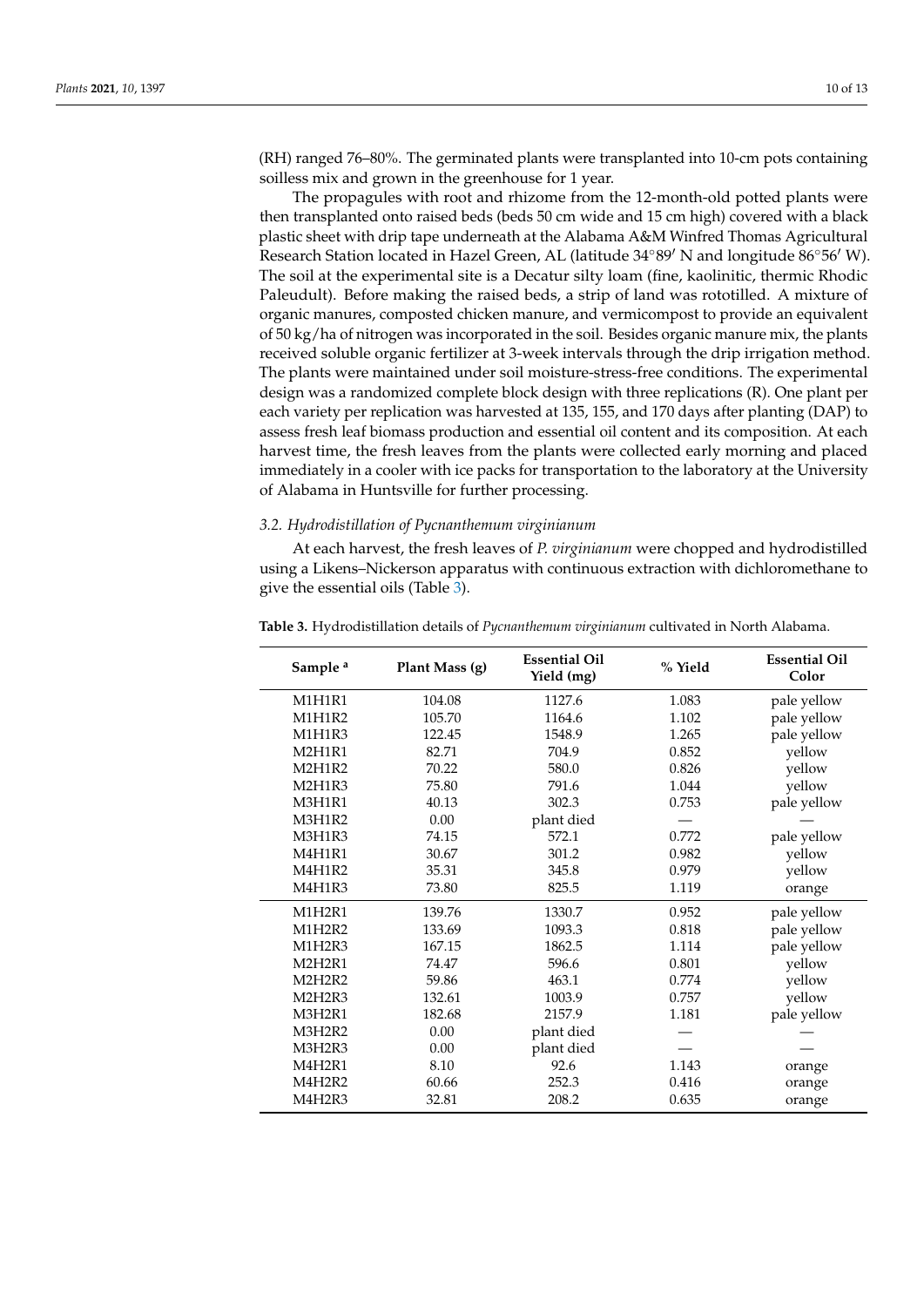| Sample <sup>a</sup> | Plant Mass (g) | <b>Essential Oil</b><br>Yield (mg) | % Yield | <b>Essential Oil</b><br>Color |
|---------------------|----------------|------------------------------------|---------|-------------------------------|
| M1H3R1              | 100.14         | 582.0                              | 0.581   | pale yellow                   |
| M1H3R2              | 110.22         | 897.3                              | 0.814   | pale yellow                   |
| M1H3R3              | 59.71          | 556.9                              | 0.933   | pale yellow                   |
| <b>M2H3R1</b>       | 39.93          | 298.4                              | 0.747   | yellow                        |
| M2H3R2              | 53.23          | 510.8                              | 0.960   | yellow                        |
| M2H3R3              | 70.02          | 495.8                              | 0.708   | yellow                        |
| <b>M3H3R1</b>       | 0.00           | plant died                         |         |                               |
| M3H3R2              | 0.00           | plant died                         |         |                               |
| M3H3R3              | 110.07         | 945.5                              | 0.859   | yellow                        |
| M4H3R1              | 53.98          | 320.2                              | 0.593   | orange                        |
| M4H3R2              | 29.91          | 108.9                              | 0.364   | orange                        |
| M4H3R3              | 19.84          | 143.9                              | 0.725   | orange                        |

<span id="page-10-0"></span>**Table 3.** *Cont.*

<sup>a</sup> M indicates the *P. virginianum* variety; H is the harvest (H1 = 135 days after planting (DAP), H2 = 155 DAP, and H3 = 170 DAP); R is the number of replicates of each plant variety (three replicates of each variety).

## *3.3. Gas Chromatographic Analysis*

The *P. virginianum* essential oils were analyzed by gas chromatography with flame ionization detection (GC-FID), gas chromatography–mass spectrometry (GC-MS), and chiral GC-MS as previously described [\[20\]](#page-12-5). The percent compositions were determined from raw peak areas from the GC-FID data without standardization. Essential oil components were identified by comparison of the MS fragmentation and retention indices with those in the databases [\[21–](#page-12-6)[24\]](#page-12-7). The enantiomeric distributions were determined from raw peak areas from the chiral GC-MS without standardization.

## *3.4. Statistical Analysis*

Each *P. virginianum* variety was analyzed using three replicate plants (when possible) for each harvest time. The data are expressed a means  $\pm$  standard deviations. Analysis of variance was conducted by one-way ANOVA followed by the Tukey test using Minitab<sup>®</sup> 18 (Minitab Inc., State College, PA, USA). The interactions between harvesting time and variety were determined using two-way ANOVA. Differences at *p* < 0.05 were considered to be statistically significant. For the agglomerative hierarchical cluster (AHC) analysis, the 31 essential oil compositions were treated as operational taxonomic units (OTUs), and the concentrations (percentages) of 16 of the most abundant essential oil components (1-octen-3-ol, myrcene, *p*-cymene, limonene, γ-terpinene, *cis*-sabinene hydrate, menthone, isomenthone, *trans*-isopulegone, *cis*-piperitenol, pulegone, thymol, carvacrol, unidentified (RI 1345), (*E*)-β-caryophyllene, and germacrene D) were used to determine the chemical associations between the *P. virginianum* essential oil samples using XLSTAT Premium, version 2018.1.1.62926 (Addinsoft, Paris, France). Similarity was determined using Pearson correlation, and clustering was defined using the unweighted pair-group method with arithmetic mean (UPGMA).

## **4. Conclusions**

The *Pycnanthemum virginianum* varieties in the study showed significant variation in fresh leaf biomass accumulation and essential oil composition, both between varieties and dramatic seasonal variations. Nevertheless, based on leaf biomass production and chemical profiles, two varieties, M1 and M3, merit further studies to determine yield stability, essential oil yield, composition, and development of cultivation practices for commercial production. For variety M1 at 130 DAP, the biomass yield was good, and the chemical profile was similar to pennyroyal. Variety M2 had a rather unique chemical profile, but the yield was inferior. M4 had a chemical profile similar to thyme, but the biomass yields were low. M3 did not fare well, with half the plants dying, but this may be related to the harvesting plan.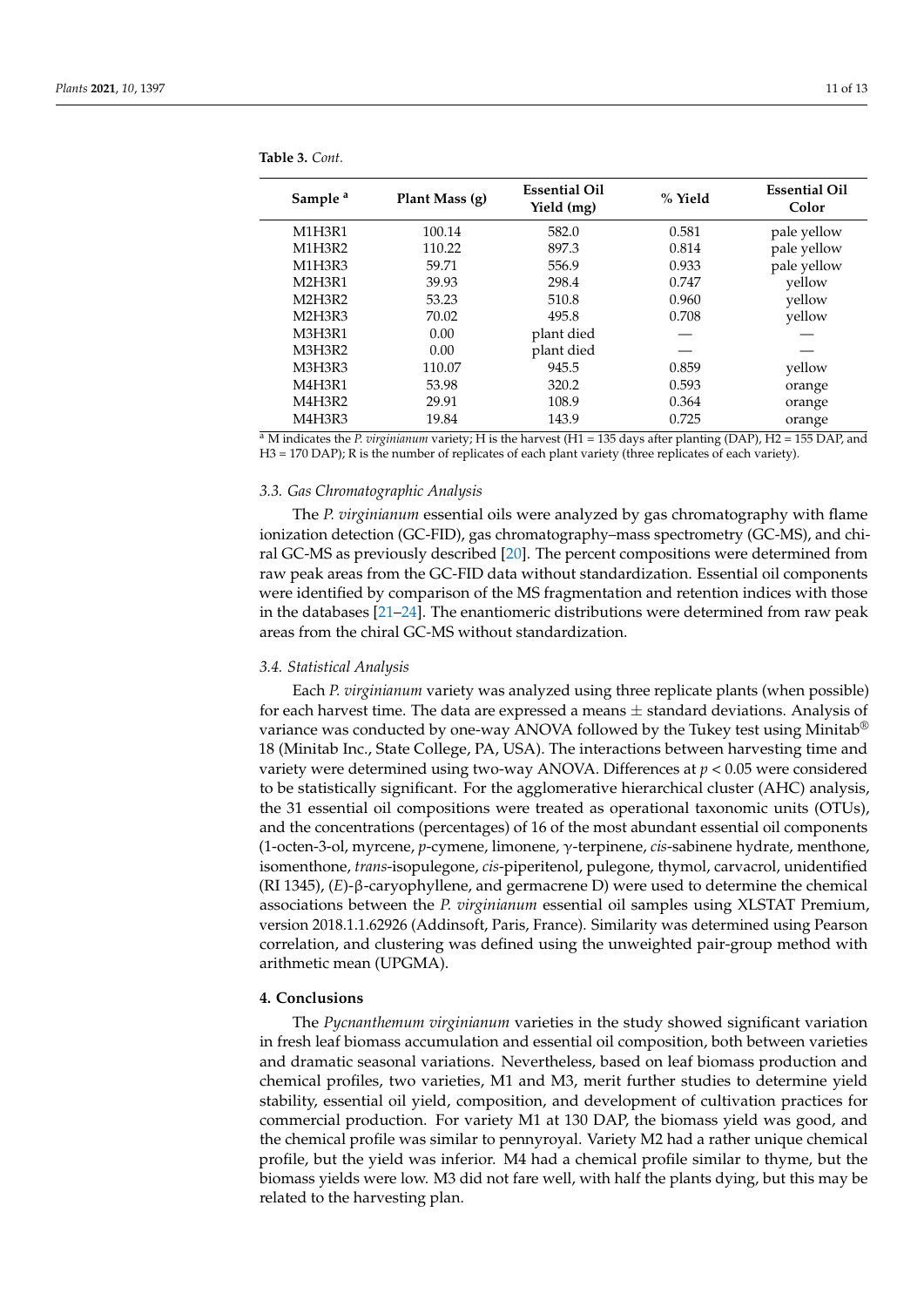**Supplementary Materials:** The following are available online at [https://www.mdpi.com/article/10](https://www.mdpi.com/article/10.3390/plants10071397/s1) [.3390/plants10071397/s1,](https://www.mdpi.com/article/10.3390/plants10071397/s1) Figure S1: Huntsville, Alabama, weather data, 2020. Table S1: Essential oil composition of *Pycnanthemum virginianum* variety M1, Table S2: Essential oil composition of *Pycnanthemum virginianum* variety M2, Table S3: Essential oil composition of *Pycnanthemum virginianum* variety M3, Table S4: Essential oil composition of *Pycnanthemum virginianum* variety M4, Table S5: Enantiomeric distribution of terpenoid constituents of *Pycnanthemum virginianum*, variety M1, Table S6: Enantiomeric distribution of terpenoid constituents of *Pycnanthemum virginianum*, variety M2, Table S7: Enantiomeric distribution of terpenoid constituents of *Pycnanthemum virginianum*, variety M3, Table S8: Enantiomeric distribution of terpenoid constituents of *Pycnanthemum virginianum*, variety M4.

**Author Contributions:** Conceptualization, S.R.M.; methodology, S.R.M. and W.N.S.; formal analysis, W.N.S.; investigation, W.N.S., L.D., T.P., C.N., and A.P.; resources, S.R.M.; data curation, W.N.S.; writing—original draft preparation, W.N.S. and S.R.M.; writing—review and editing, all authors; supervision, S.R.M.; project administration, S.R.M.; funding acquisition, S.R.M. All authors have read and agreed to the published version of the manuscript.

**Funding:** This research was funded by the USDA/National Institute of Food and Agriculture (NIFA)- Agriculture and the 1890 Capacity Building Grant Project, grant number: 2015-38821-24337.

**Institutional Review Board Statement:** Not applicable.

**Informed Consent Statement:** Not applicable.

**Data Availability Statement:** All of the data are available within this manuscript and the Supplementary Tables.

**Acknowledgments:** S.R.M. and L.D. thank Khadejah Scott, DeAnthony Price, and Suresh Kumar for their assistance with field trials. W.N.S. and A.P. participated in this work as part of the activities of the Aromatic Plant Research Center (APRC, [https://aromaticplant.org/\)](https://aromaticplant.org/).

**Conflicts of Interest:** The authors declare no conflict of interest.

## **References**

- <span id="page-11-0"></span>1. Moerman, D.E. *Native American Ethnobotany*; Timber Press, Inc.: Portland, OR, USA, 1998; ISBN 978-0-88192-453-4.
- <span id="page-11-1"></span>2. Foster, S.; Duke, J.A. *A Field Guide to Medicinal Plants*; Houghton Mifflin: Boston, MA, USA, 1990; ISBN 0-395-46722-5.
- <span id="page-11-2"></span>3. Bown, D. *Encyclopedia of Herbs & Their Uses*; Dorling Kindersley: London, UK, 1995; ISBN 978-0789401847.
- <span id="page-11-3"></span>4. Ravid, U.; Putievsky, E.; Katzir, I. Enantiomeric distribution of piperitone in essential oils of some *Mentha* spp., *Calamintha incána* (Sm.) Heldr. and *Artemisia judaica* L. *Flavour Fragr. J.* **1994**, *9*, 85–87. [\[CrossRef\]](http://doi.org/10.1002/ffj.2730090210)
- <span id="page-11-4"></span>5. Karpiński, T.M. Essential oils of Lamiaceae family plants as antifungals. *Biomolecules* 2020, 10, 103. [\[CrossRef\]](http://doi.org/10.3390/biom10010103) [\[PubMed\]](http://www.ncbi.nlm.nih.gov/pubmed/31936168)
- <span id="page-11-5"></span>6. Ebadollahi, A.; Ziaee, M.; Palla, F. Essential oils extracted from different species of the Lamiaceae plant family as prospective bioagents against several detrimental pests. *Molecules* **2020**, *25*, 1556. [\[CrossRef\]](http://doi.org/10.3390/molecules25071556) [\[PubMed\]](http://www.ncbi.nlm.nih.gov/pubmed/32231104)
- <span id="page-11-6"></span>7. Betz, S.; Knapke, D.; Schlosser, K.; Stravinsky, D.; Wells, L. The Herb Society of America's Notable Native 2016—Mountain Mints Pycnanthemum Michx. Available online: [www.ncherbsociety.org/uploads/8/4/4/3/84437124/pycnanthemum\\_nn\\_2016.pdf](www.ncherbsociety.org/uploads/8/4/4/3/84437124/pycnanthemum_nn_2016.pdf) (accessed on 31 March 2021).
- <span id="page-11-7"></span>8. Grand View Research. Mint Essential Oils Market Size, Share & Trends Analysis Report by Product (Cornmint, Peppermint, Spearmint, Dementholized Peppermint), by Application, by Usage (Direct, Indirect), and Segment Forecasts, 2019–2025. Available online: <https://www.grandviewresearch.com/industry-analysis/mint-essential-oils-market> (accessed on 22 June 2021).
- <span id="page-11-8"></span>9. Sims, C.A.; Juliani, H.R.; Mentreddy, S.R.; Simon, J.E. Essential oils in Holy basil (*Ocimum tenuiflorum* L.) as influenced by planting dates and harvest times in north Alabama. *J. Med. Act. Plants* **2014**, *2*, 33–41. [\[CrossRef\]](http://doi.org/10.7275/R5P26W1X)
- <span id="page-11-10"></span>10. Brar, S.K.; Gill, B.S.; Brar, A.S.; Kaur, T. Planting date and straw mulch affect biomass yield, oil yield and oil quality of Japanese mint (*Mentha arvensis* L.) harvested at successive intervals. *J. Essent. Oil Bear. Plants* **2014**, *17*, 676–695. [\[CrossRef\]](http://doi.org/10.1080/0972060X.2014.958549)
- <span id="page-11-11"></span>11. Solomon, A.M.; Beemnet, M.K. Row spacing and harvesting age affect agronomic characteristics and essential oil yield of Japanese mint (*Mentha arvensis* L.). *Med. Aromat. Plant Sci. Biotechnol.* **2011**, *5*, 74–76.
- <span id="page-11-9"></span>12. Kassahun, B.M.; Teixeira da Silva, J.A.; Mekonnen, S.A. Agronomic characters, leaf and essential oil yield of peppermint (*Mentha piperiata* L.) as influenced by harvesting age and row spacing. *Med. Aromat. Plant Sci. Biotechnol.* **2011**, *5*, 49–53.
- <span id="page-11-12"></span>13. Domingues, P.M.; Santos, L. Essential oil of pennyroyal (*Mentha pulegium*): Composition and applications as alternatives to pesticides—New tendencies. *Ind. Crops Prod.* **2019**, *139*, 111534. [\[CrossRef\]](http://doi.org/10.1016/j.indcrop.2019.111534)
- <span id="page-11-13"></span>14. Croteau, R.; Venkatachalam, K.V. Metabolism of monoterpenes: Demonstration that (+)-cis-isopulegone, not piperitenone, is the key intermediate in the conversion of (–)-isopiperitenone to (+)-pulegone in peppermint (*Mentha piperita*). *Arch. Biochem. Biophys.* **1986**, *249*, 306–315. [\[CrossRef\]](http://doi.org/10.1016/0003-9861(86)90007-X)